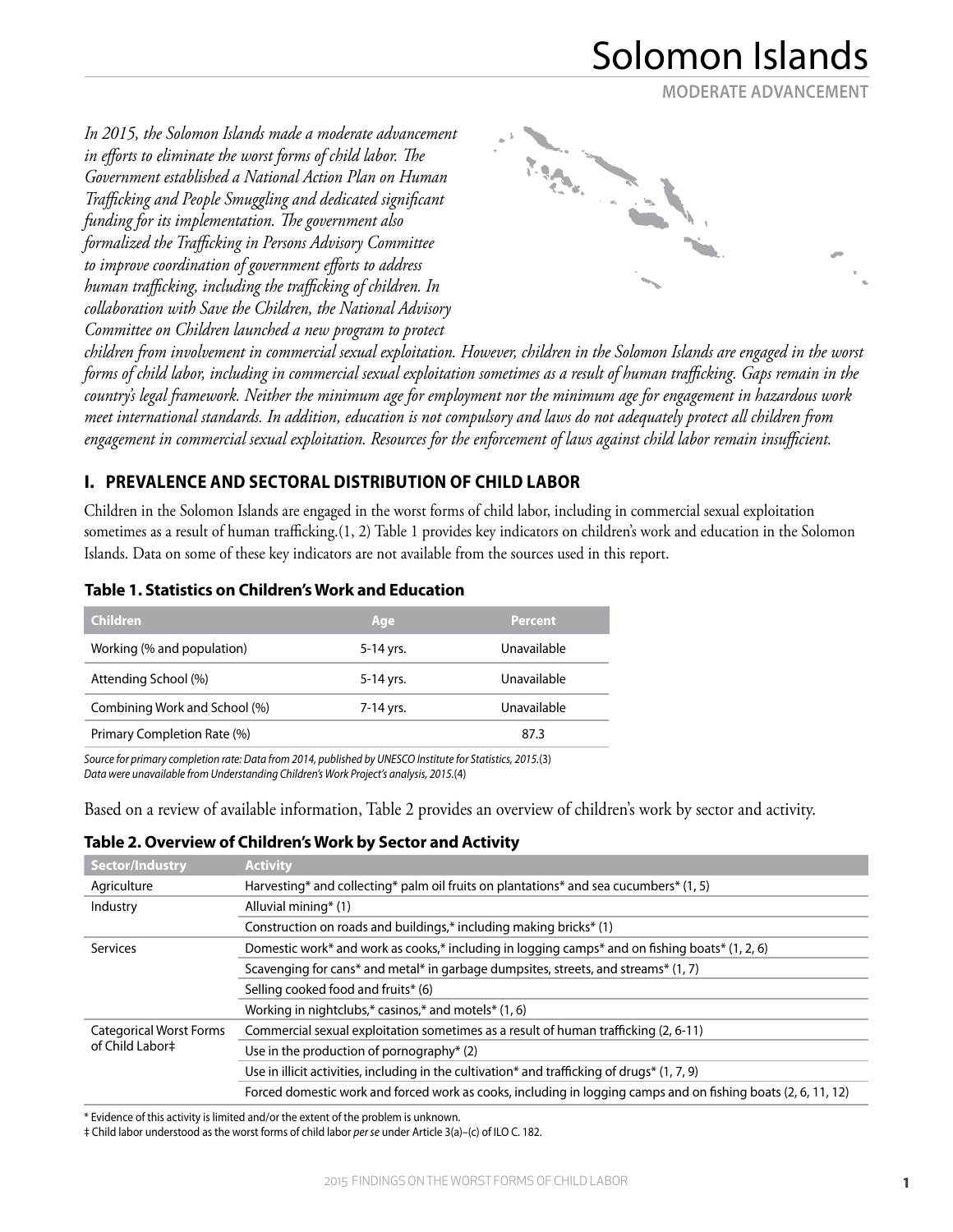**MODERATE ADVANCEMENT**

Both boys and girls are engaged in commercial sexual exploitation in areas near logging camps, near or aboard commercial fishing vessels, and in the capital city of Honiara.(2, 8, 10) There are reports that some family members put their minor children up for "informal adoption" in order to pay off debts or offer them in marriage to loggers and miners; subsequently, the children may be forced into domestic work or commercial sexual exploitation.(6, 11) Some logging or fishing workers engage male children in a practice known as *solair*, in which boys work as intermediaries to procure young girls for commercial sexual exploitation.(6)

Although the Government's Fee Free Basic Education Policy provides free education for children in grades one through nine, additional school fees, uniform and book costs, and transportation limitations make it challenging for some children, particularly girls, to access education.(1, 2, 13)

There is no nationally representative data available on the prevalence and nature of child labor in the Solomon Islands.

### **II. LEGAL FRAMEWORK FOR THE WORST FORMS OF CHILD LABOR**

The Solomon Islands has ratified some key international conventions concerning child labor (Table 3).

#### **Table 3. Ratification of International Conventions on Child Labor**

| <b>Convention</b>                                                                          | Ratification |
|--------------------------------------------------------------------------------------------|--------------|
| ILO C. 138, Minimum Age                                                                    |              |
| ILO C. 182, Worst Forms of Child Labor                                                     |              |
| UN CRC                                                                                     |              |
| UN CRC Optional Protocol on Armed Conflict                                                 |              |
| UN CRC Optional Protocol on the Sale of Children, Child Prostitution and Child Pornography |              |
| Palermo Protocol on Trafficking in Persons                                                 |              |

The Government has established laws and regulations related to child labor, including its worst forms (Table 4).

#### **Table 4. Laws and Regulations Related to Child Labor**

| Article 46 of the Labor Act (14)                                                                                |
|-----------------------------------------------------------------------------------------------------------------|
|                                                                                                                 |
| Article 47 of the Labor Act (14)                                                                                |
| Articles 47–49 of the Labor Act (14)                                                                            |
| Article 6 of the Constitution; Articles 251 and 256 of the Penal Code;<br>Part 7 of the Immigration Act (15-17) |
| Part 7 of the Immigration Act (17)                                                                              |
| Articles 144, 149, 150, 173, and 174 of the Penal Code (16)                                                     |
|                                                                                                                 |
|                                                                                                                 |
|                                                                                                                 |
|                                                                                                                 |
|                                                                                                                 |
|                                                                                                                 |

† No standing military (18)

The minimum age for work is not in compliance with international standards because the Labor Act permits children as young as age 12 to work.(14) In addition, the Solomon Islands lacks a comprehensive minimum age to prohibit all children under 18 from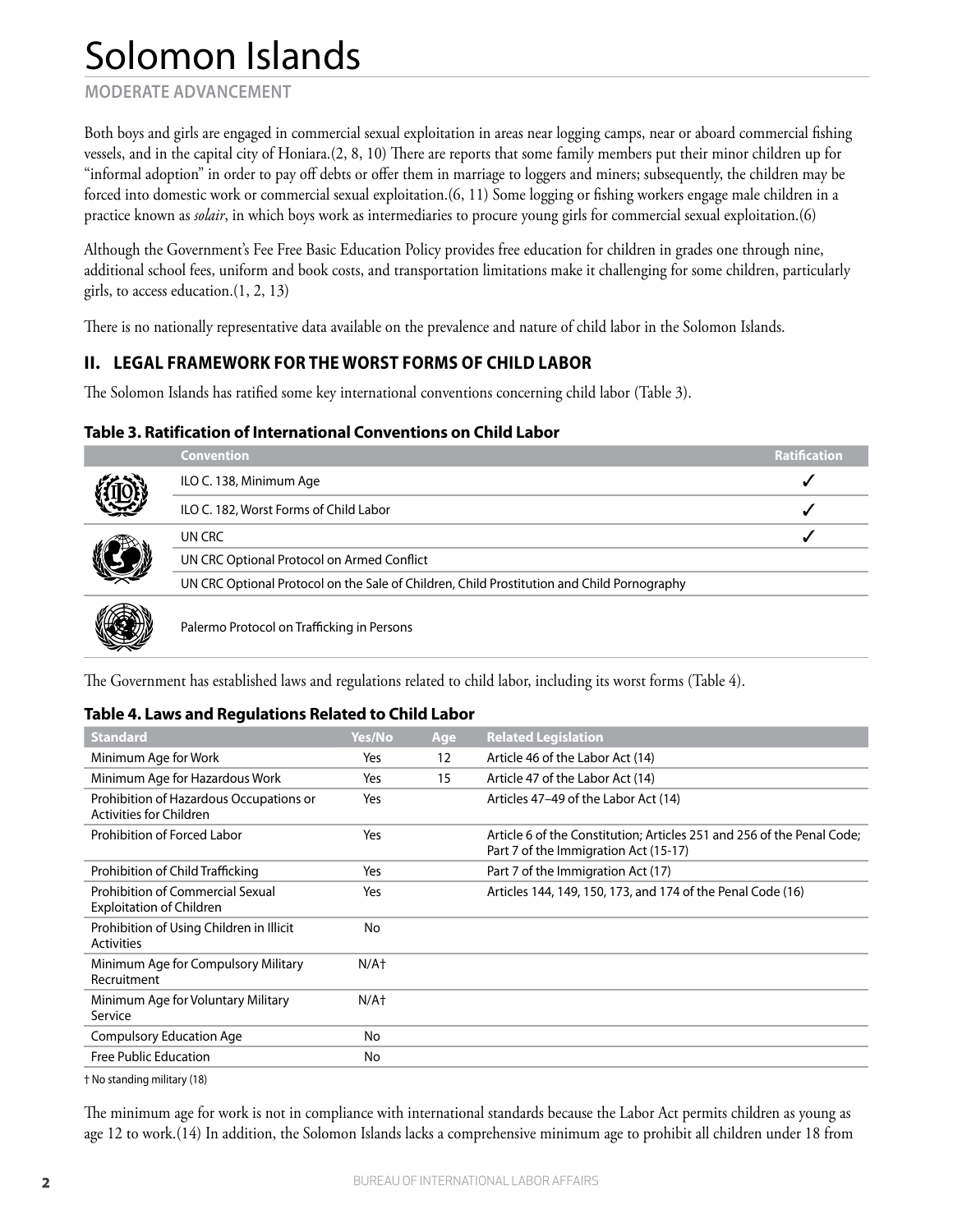**MODERATE ADVANCEMENT**

involvement in hazardous work. According to the Labor Act, children under age 15 are prohibited from working in the industrial sector or on ships, and children under age 16 are prohibited from working in underground mines.(14) Male children between the ages of 16 and 18 may be permitted to work in mines, on ships, or during the night in industrial undertakings with a medical certificate or with specific written permission from the Commissioner of Labor.(14) While the law defines the hazardous activities prohibited for children in the industrial sector, it does not specify hazardous activities in the agricultural or service sectors, where there is evidence that children are employed.

Although the Immigration Act prohibits transnational trafficking in persons, laws in the Solomon Islands are not sufficient to address child trafficking, as domestic trafficking is not a criminal offense.(17, 19) In an effort to close this legal gap, the Solomon Islands Law Reform Commission has prepared an amendment to the Penal Code, but the parliament did not adopt it during the reporting period.(20)

Gaps in legislation leave some children vulnerable to commercial sexual exploitation. The law does not criminally prohibit the use of children, the procuring of boys 15-17, or the offering of children 15-17 for prostitution. In addition, the law does not criminally prohibit the use, procurement, or offering of a child for the production of pornography or pornographic performances.(12, 16) While the law criminalizes the production, distribution, and possession of pornography, it does not contain heightened penalties for child pornography. Additionally, laws do not prohibit the use of children in illicit activities, such as in the production and trafficking of drugs.(16, 21)

The Solomon Islands has not established a legal compulsory age for education, which increases the risk of children's involvement in child labor.

### **III. ENFORCEMENT OF LAWS ON THE WORST FORMS OF CHILD LABOR**

The Government has established institutional mechanisms for the enforcement of laws and regulations on child labor, including its worst forms (Table 5).

| <b>Organization/Agency</b>                                            | Role                                                                                                                                                                                                                                                                                                                                                   |
|-----------------------------------------------------------------------|--------------------------------------------------------------------------------------------------------------------------------------------------------------------------------------------------------------------------------------------------------------------------------------------------------------------------------------------------------|
| Ministry of Commerce, Industry,<br>Labor, and Immigration<br>(MOCILI) | Enforce child labor laws.(21) The Immigration Division within MOCILI leads efforts to combat human<br>trafficking, including the trafficking of children.(20, 22)                                                                                                                                                                                      |
| Royal Solomon Islands Police                                          | Enforce criminal laws against the worst forms of child labor, including forced child labor, commercial<br>sexual exploitation, and the use of children in illicit activities.(12) Work in partnership with the Australian-<br>led Regional Assistance Mission to Solomon Islands on human trafficking and commercial sexual<br>exploitation cases.(21) |
| Trafficking in Persons Technical<br><b>Investigation Team</b>         | Monitor and investigate cases of transnational human trafficking, specifically in the logging industry.<br>Comprises representatives from the Immigration Division, the Royal Solomon Islands Police, Customs,<br>and Forestry.(20)                                                                                                                    |

#### **Table 5. Agencies Responsible for Child Labor Law Enforcement**

#### *Labor Law Enforcement*

In 2015, labor law enforcement agencies in the Solomon Islands did not take actions to combat child labor, including its worst forms (Table 6).

#### **Table 6. Labor Law Enforcement Efforts Related to Child Labor**

| <b>Overview of Labor Law Enforcement</b>    | 2014        | 2015         |
|---------------------------------------------|-------------|--------------|
| Labor Inspectorate Funding                  | Unknown (1) | Unknown (23) |
| Number of Labor Inspectors                  | Unknown (1) | Unknown (23) |
| Inspectorate Authorized to Assess Penalties | Unknown     | Unknown (23) |
| Training for Labor Inspectors               |             |              |
| Initial Training for New Employees          | Unknown (1) | Unknown (23) |
| Training on New Laws Related to Child Labor | Unknown (1) | Unknown (23) |
| Refresher Courses Provided                  | Unknown (1) | Unknown (23) |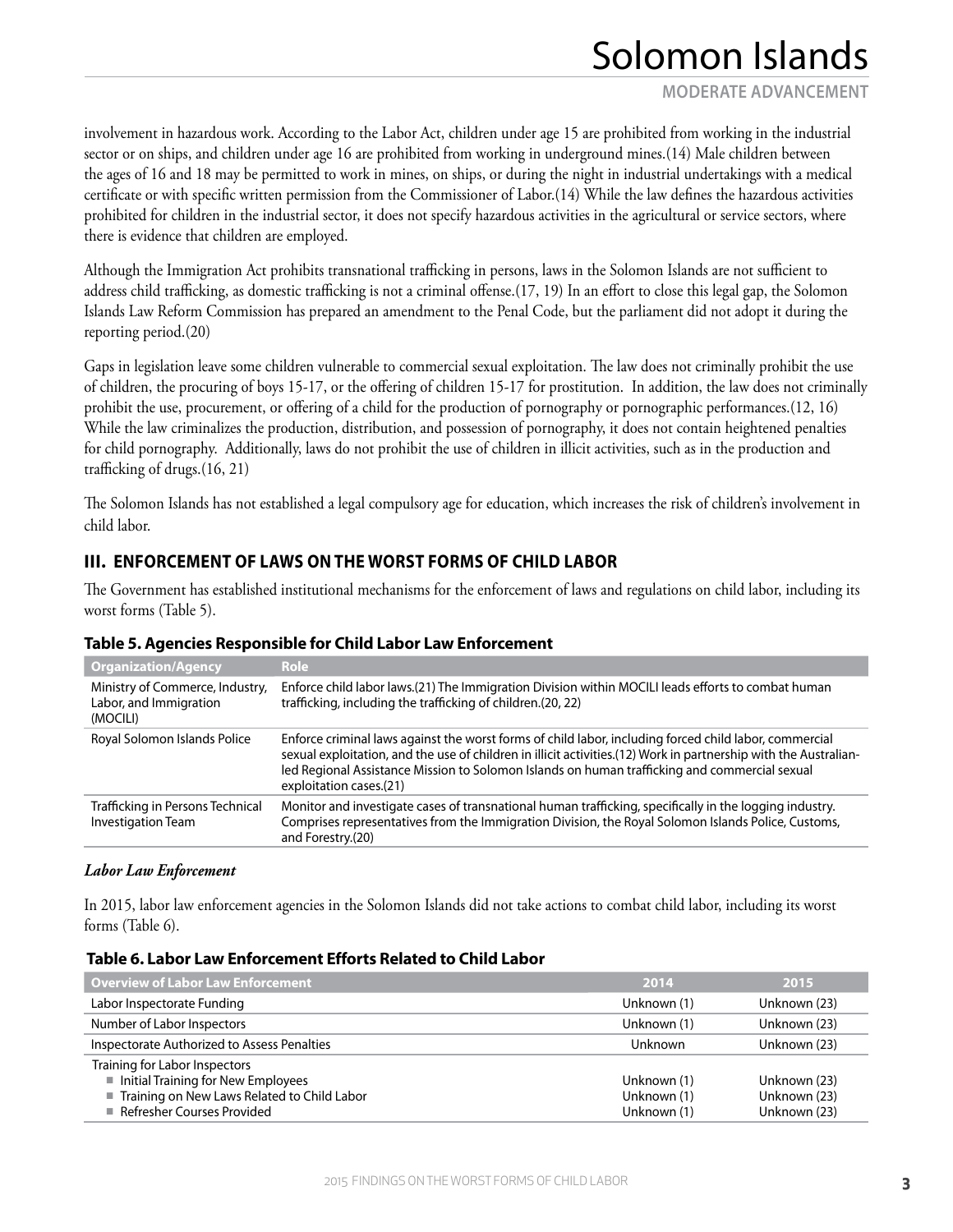**MODERATE ADVANCEMENT**

### **Table 6. Labor Law Enforcement Efforts Related to Child Labor (cont)**

| <b>Overview of Labor Law Enforcement</b>                                                                               | 2014                                      | 2015                                         |
|------------------------------------------------------------------------------------------------------------------------|-------------------------------------------|----------------------------------------------|
| Number of Labor Inspections<br>■ Number Conducted at Worksite<br>■ Number Conducted by Desk Reviews                    | Unknown (1)<br>Unknown (1)<br>Unknown (1) | Unknown (23)<br>Unknown (23)<br>Unknown (23) |
| Number of Child Labor Violations Found                                                                                 | Unknown (1)                               | Unknown (23)                                 |
| Number of Child Labor Violations for Which Penalties Were Imposed<br>■ Number of Penalties Imposed That Were Collected | Unknown (1)<br>Unknown (1)                | Unknown (23)<br>Unknown (23)                 |
| Routine Inspections Conducted<br>Routine Inspections Targeted                                                          | Unknown<br>Unknown                        | No (23)<br>N/A(23)                           |
| Unannounced Inspections Permitted                                                                                      | Yes (14)                                  | Yes (14)                                     |
| Unannounced Inspections Conducted                                                                                      | Unknown                                   | Unknown (23)                                 |
| <b>Complaint Mechanism Exists</b>                                                                                      | Unknown                                   | Unknown                                      |
| Reciprocal Referral Mechanism Exists Between Labor Authorities and Social Services                                     | Unknown                                   | Unknown                                      |

Sources, including the Government, noted that inadequate resources and lack of technical capacity among enforcement agencies hinder meaningful enforcement of labor laws.(12, 23)

#### *Criminal Law Enforcement*

In 2015, criminal law enforcement agencies in the Solomon Islands took actions to combat the worst forms of child labor (Table 7).

#### **Table 7. Criminal Law Enforcement Efforts Related to the Worst Forms of Child Labor**

| <b>Overview of Criminal Law Enforcement</b>                                                                                                                      | 2014                                        | 2015                                     |
|------------------------------------------------------------------------------------------------------------------------------------------------------------------|---------------------------------------------|------------------------------------------|
| Training for Investigators<br>Initial Training for New Employees<br>Training on New Laws Related to the Worst Forms of Child Labor<br>Refresher Courses Provided | Unknown<br><b>Unknown</b><br><b>Unknown</b> | Unknown (23)<br>Unknown (23)<br>Yes (20) |
| Number of Investigations                                                                                                                                         | Unknown                                     | Unknown (23)                             |
| Number of Violations Found                                                                                                                                       | Unknown                                     | Unknown (23)                             |
| Number of Prosecutions Initiated                                                                                                                                 | Unknown                                     | Unknown (23)                             |
| <b>Number of Convictions</b>                                                                                                                                     | Unknown                                     | Unknown (23)                             |
| Reciprocal Referral Mechanism Exists Between Criminal Authorities and Social Services                                                                            | No (19)                                     | Yes (20)                                 |

In 2015, law enforcement officials participated in an anti-human trafficking training organized by the IOM and the Solomon Islands Immigration Division.(20) Also during the year, the Trafficking in Persons Advisory Committee and the Solomon Islands Immigration Division developed and published standard operating procedures (SOPs) on victim identification, protection, and referral. The SOPs provide guidance for law enforcement officials on how to communicate with victims of human trafficking and to ensure that they are referred to appropriate services.(20) Currently, the Immigration Division refers trafficking in persons victims to the National Disaster Management Office, the Solomon Islands Red Cross, or the IOM for assistance with temporary accommodation and other support services.(20)

## **IV. COORDINATION OF GOVERNMENT EFFORTS ON THE WORST FORMS OF CHILD LABOR**

Although the Government has established a coordination mechanism on trafficking in persons, research found no evidence of mechanisms to coordinate its efforts to address child labor, including its worst forms (Table 8).

#### **Table 8. Mechanisms to Coordinate Government Efforts on Child Labor**

| <b>Coordinating Body</b>                                              | <b>Role &amp; Description</b>                                                                                                                                                                                                                                                                                                                                                                                                                                                                                                                                                                                                                                                                          |
|-----------------------------------------------------------------------|--------------------------------------------------------------------------------------------------------------------------------------------------------------------------------------------------------------------------------------------------------------------------------------------------------------------------------------------------------------------------------------------------------------------------------------------------------------------------------------------------------------------------------------------------------------------------------------------------------------------------------------------------------------------------------------------------------|
| Trafficking in Persons<br><b>Advisory Committee</b><br>(Under MOCILI) | Coordinate efforts to address human trafficking across the Government.(20) Chaired by the Immigration Division,<br>the Committee comprises representatives from the Royal Solomon Islands Police Force; the Office of the Director<br>of Public Prosecutions; and the ministries of Labor, Foreign Affairs and Trade, Justice, Customs, and Social Welfare,<br>as well as various NGOs.(20, 24) In 2015, the Trafficking in Persons Advisory Committee finalized its terms of<br>reference and was recognized as a formal entity. The Ministry of Commerce, Industry, Labor, and Immigration<br>allocated funding to support the Trafficking in Persons Advisory Committee's coordination efforts.(20) |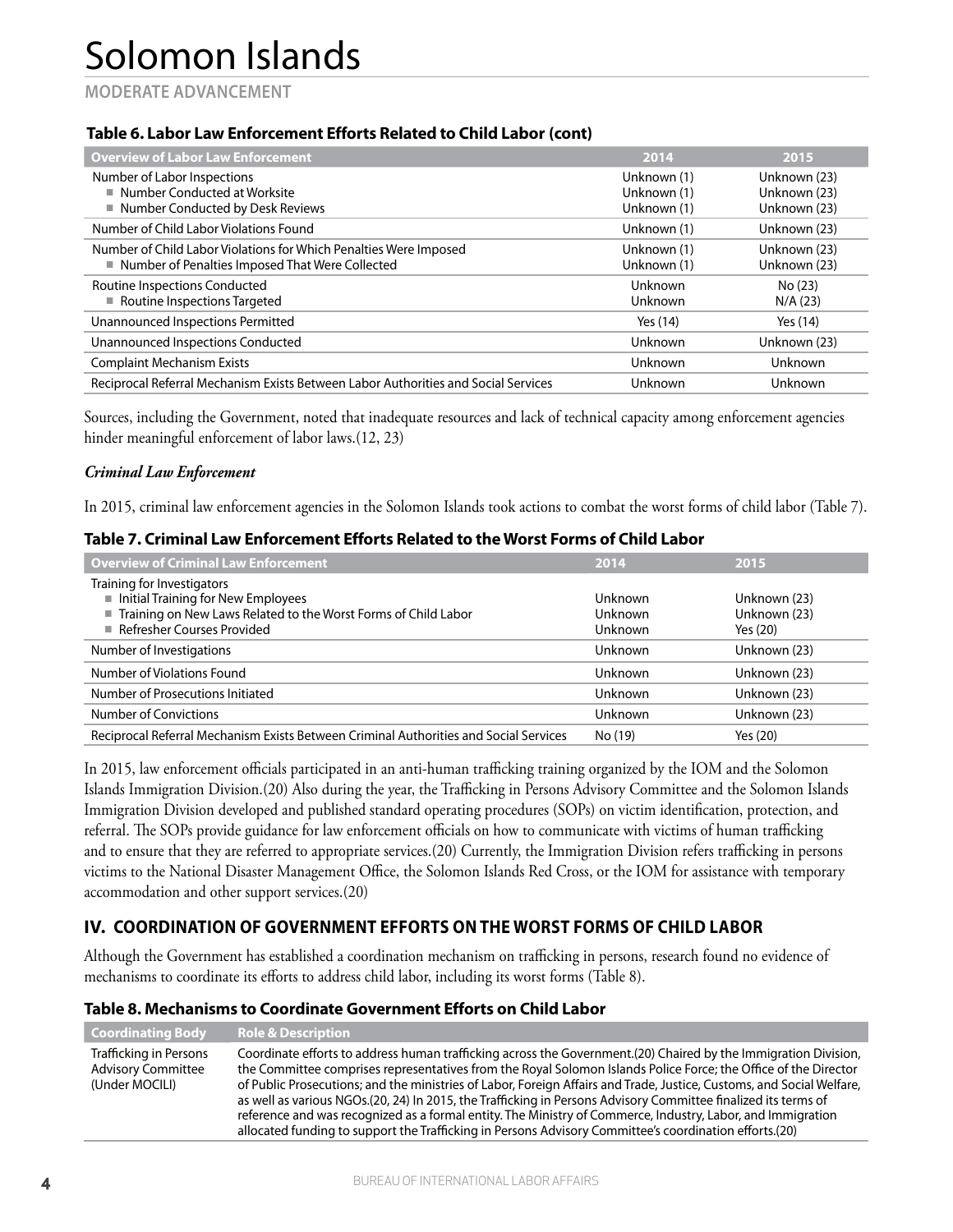**MODERATE ADVANCEMENT**

The Government of the Solomon Islands has established the National Advisory Committee on Children to advise the Cabinet on general issues affecting children, coordinate the implementation of the UN CRC, and develop advocacy materials to promote the rights of children. Members of the Committee include the Social Welfare Division; the Ministry of Health and Medical Services; the Ministry of Women, Youth, and Children Affairs; and the Ministry of Education and Human Resource Development.(25) Research found no evidence that the Committee functions as a coordinating mechanism to specifically address child labor issues.

# **V. GOVERNMENT POLICIES ON THE WORST FORMS OF CHILD LABOR**

The Government of the Solomon Islands has established policies related to child labor, including its worst forms (Table 9).

| <b>Policy</b>                                                                                     | <b>Description</b>                                                                                                                                                                                                                                                                                                                                                                                                                                                                                      |
|---------------------------------------------------------------------------------------------------|---------------------------------------------------------------------------------------------------------------------------------------------------------------------------------------------------------------------------------------------------------------------------------------------------------------------------------------------------------------------------------------------------------------------------------------------------------------------------------------------------------|
| National Action Plan on Human<br>Trafficking and People Smuggling<br>$(2015 - 2020)$ <sup>+</sup> | Provides a framework for national anti-human trafficking efforts. In 2015, included a budget of<br>\$36,770 for monitoring and inspection activities.(20)                                                                                                                                                                                                                                                                                                                                               |
| National Children's Policy with<br><b>National Action Plan</b><br>$(2010 - 2015)$                 | Committed the Government to substantially improving services and the legal framework for child<br>protection over a 5-year period.(25) Objectives of the policy included ratifying the UN CRC Optional<br>Protocols, raising the minimum age for employment to 18, achieving universal primary education,<br>registering all births by 2015, and creating a mechanism for the coordination and enforcement of<br>child protection laws and policies.(25)                                                |
| Fee Free Basic Education Policy*                                                                  | Aims to increase educational access by subsidizing school fees for grades one through nine.(26)                                                                                                                                                                                                                                                                                                                                                                                                         |
| National Youth Policy<br>$(2010 - 2015)^*$                                                        | Developed a strategic action plan to address six key issues related to the well-being of youth in the<br>Solomon Islands, including career development, participation in governance, youth and well-being,<br>youth and peace building, youth and sustainable development, and youth mainstreaming.(1)                                                                                                                                                                                                  |
| UNDAF for the Pacific Region<br>$(2013 - 2017)^*$                                                 | Promotes sustainable development and economic growth for vulnerable groups in 14 Pacific Island<br>countries and territories: Cook Islands, Federated States of Micronesia, Fiji, Kiribati, Marshall Islands,<br>Nauru, Niue, Palau, Samoa, the Solomon Islands, Tokelau, Tonga, Tuvalu, and Vanuatu.(27) In the<br>Solomon Islands, aims to strengthen policy, legislation, and programs to protect children from<br>exploitation and to improve access to education for children in remote areas.(28) |

\* Child labor elimination and prevention strategies do not appear to have been integrated into this policy.

† Policy was approved during the reporting period.

In 2015, the Immigration Division hosted three capacity-building workshops to train members of the Trafficking in Persons Advisory Committee, service providers, and law enforcement officials on implementation of the newly endorsed National Action Plan on Human Trafficking and People Smuggling.(20)

# **VI. SOCIAL PROGRAMS TO ADDRESS CHILD LABOR**

In 2015, the Government of the Solomon Islands participated in programs that include the goal of eliminating or preventing child labor, including its worst forms (Table 10).

### **Table 10. Social Programs to Address Child Labor**

| Program                                                               | <b>Description</b>                                                                                                                                                                                                                                                                                                                                                                                                                                                                                                                                                                                                                                                      |
|-----------------------------------------------------------------------|-------------------------------------------------------------------------------------------------------------------------------------------------------------------------------------------------------------------------------------------------------------------------------------------------------------------------------------------------------------------------------------------------------------------------------------------------------------------------------------------------------------------------------------------------------------------------------------------------------------------------------------------------------------------------|
| Pacific Sub-Regional<br>Child Labor and<br><b>Trafficking Program</b> | ILO-supported program that expands the work and lessons learned from its Tackling Child Labor Through<br>Education (TACKLE) program in Fiji to Kiribati, Samoa, and the Solomon Islands.(7, 29) Activities include<br>facilitating meetings, conducting research, raising awareness, providing trainings, and building government<br>capacity to address child labor.(30) In April 2015, representatives from the Solomon Islands participated in<br>the Sub-Regional Child Labor and Trafficking Forum, which brought together national policy makers from five<br>countries to discuss best practices for addressing child labor and human trafficking issues.(7, 29) |
| <b>Child Protection</b><br>Program*                                   | EU-funded program, implemented by Save the Children Solomon Islands in collaboration with the National<br>Advisory Committee on Children, which aims to prevent and protect children from engagement in commercial<br>sexual exploitation in Guadalcanal, Western Province, and Choieseul. Trains teachers and community educators<br>to improve advocacy campaigns targeting children at risk of commercial sexual exploitation and educates<br>parents and caregivers on the issue.(31, 32)                                                                                                                                                                           |

\* Program was launched during the reporting period.

In July 2015, the Solomon Islands participated in the ILO's Sub-Regional Skills and Livelihood Training for Older Out-of-School Children in Child Labor or At Risk in the Pacific. The training focused on highlighting opportunities for skills development for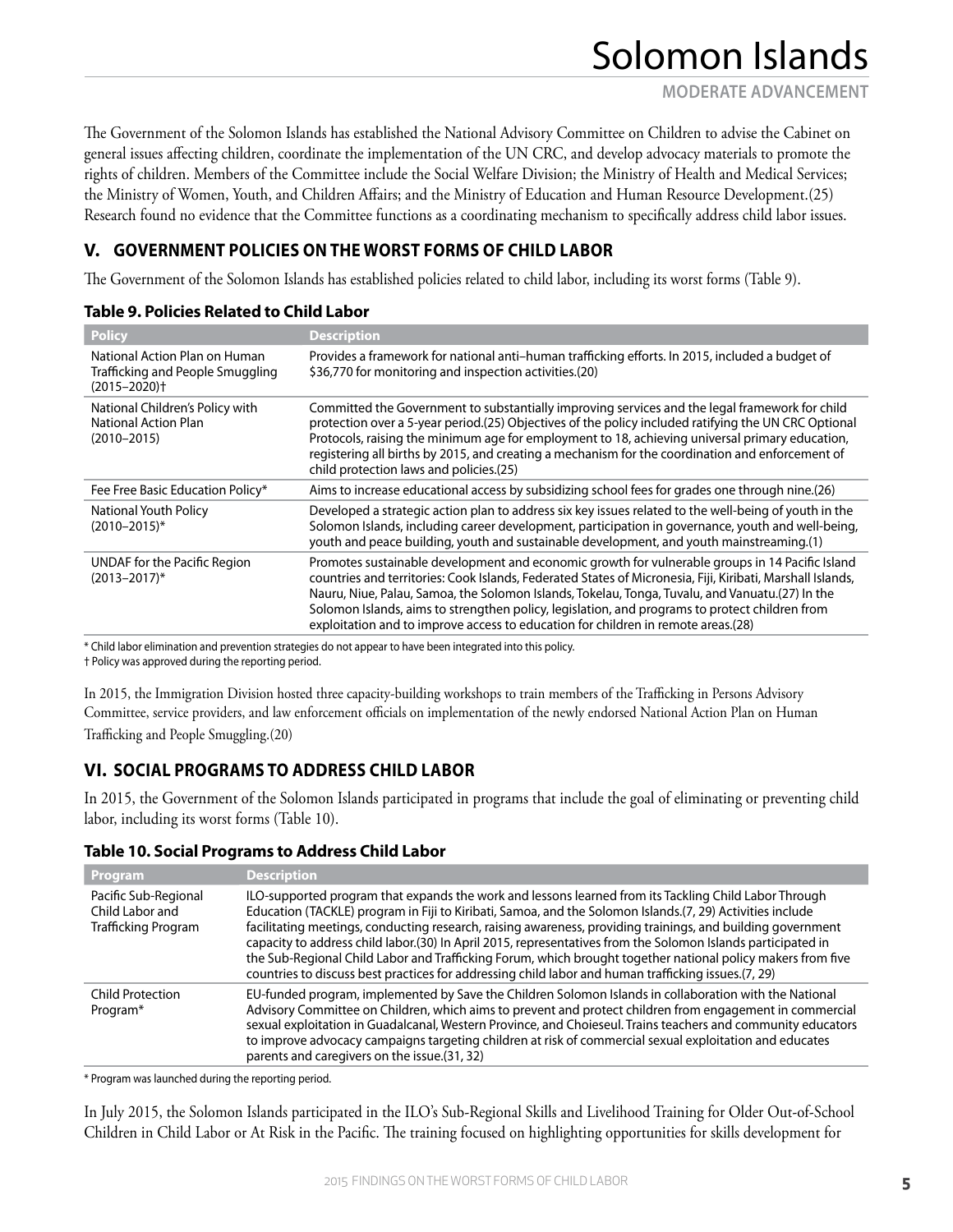**MODERATE ADVANCEMENT**

children under age 18 who are at risk for child labor, as well as identifying opportunities for mainstreaming skills development initiatives into existing social programs.(33)

### **VII. SUGGESTED GOVERNMENT ACTIONS TO ELIMINATE THE WORST FORMS OF CHILD LABOR**

Based on the reporting above, suggested actions are identified that would advance the elimination of child labor, including its worst forms, in the Solomon Islands (Table 11).

| <b>Area</b>                | <b>Suggested Action</b>                                                                                                                                                                                                                                                                                                                                                                                                                                                                                                                                                                                                                        | Year(s) Suggested              |
|----------------------------|------------------------------------------------------------------------------------------------------------------------------------------------------------------------------------------------------------------------------------------------------------------------------------------------------------------------------------------------------------------------------------------------------------------------------------------------------------------------------------------------------------------------------------------------------------------------------------------------------------------------------------------------|--------------------------------|
| Legal Framework            | Ratify UN CRC Optional Protocol on the Sale of Children, Child Prostitution and Child<br>Pornography and the Palermo Protocol on Trafficking in Persons.                                                                                                                                                                                                                                                                                                                                                                                                                                                                                       | $2014 - 2015$                  |
|                            | Increase the minimum age for employment to 14 to comply with international standards.                                                                                                                                                                                                                                                                                                                                                                                                                                                                                                                                                          | $2009 - 2015$                  |
|                            | Ensure that the minimum age for hazardous work is 18 and ensure that the types of<br>hazardous occupations and activities prohibited for children are comprehensive.                                                                                                                                                                                                                                                                                                                                                                                                                                                                           | $2009 - 2015$                  |
|                            | Ensure that legal provisions are enacted to comprehensively prohibit domestic<br>child trafficking.                                                                                                                                                                                                                                                                                                                                                                                                                                                                                                                                            | $2014 - 2015$                  |
|                            | Ensure that the law criminally prohibits the use, procurement, and offering of all children<br>under 18 for commercial sexual exploitation, including prostitution and the production of<br>pornography and pornographic performances.                                                                                                                                                                                                                                                                                                                                                                                                         | $2009 - 2015$                  |
|                            | Ensure that the law criminally prohibits the use, procurement, and offering of a child for<br>illicit activities, including the production and trafficking of drugs.                                                                                                                                                                                                                                                                                                                                                                                                                                                                           | $2011 - 2015$                  |
|                            | Establish by law an age up to which education is compulsory.                                                                                                                                                                                                                                                                                                                                                                                                                                                                                                                                                                                   | $2009 - 2015$                  |
| Enforcement                | Make information publicly available on the enforcement of labor laws and criminal laws<br>related to the worst forms of child labor, including the number and training of labor<br>inspectors and criminal investigators; the amount of funding for the labor inspectorate;<br>the number and type of labor inspections conducted; the number of child labor violations<br>found and the number of penalties imposed and collected; and the number of criminal<br>investigations on the worst forms of child labor conducted, the number of violations<br>found, the number of prosecutions initiated, and the number of convictions obtained. | $2009 - 2015$                  |
|                            | Strengthen the labor inspectorate by initiating routine inspections rather than performing<br>inspections solely based on complaints received.                                                                                                                                                                                                                                                                                                                                                                                                                                                                                                 | 2015                           |
|                            | Allocate funds to ensure that relevant agencies have the resources necessary to enforce<br>laws relevant to the prevention and elimination of child labor, including its worst forms.                                                                                                                                                                                                                                                                                                                                                                                                                                                          | $2009 - 2012$<br>$2014 - 2015$ |
|                            | Establish a referral mechanism between labor authorities and social services providers<br>to ensure that children engaged in child labor, including its worst forms, receive<br>appropriate services.                                                                                                                                                                                                                                                                                                                                                                                                                                          | $2014 - 2015$                  |
| Coordination               | Establish coordinating mechanisms to combat child labor, including its worst forms.                                                                                                                                                                                                                                                                                                                                                                                                                                                                                                                                                            | $2010 - 2015$                  |
| <b>Government Policies</b> | Integrate child labor elimination and prevention strategies into existing policies.                                                                                                                                                                                                                                                                                                                                                                                                                                                                                                                                                            | $2014 - 2015$                  |
| Social Programs            | Conduct research on child labor in the Solomon Islands to inform policy and<br>program design.                                                                                                                                                                                                                                                                                                                                                                                                                                                                                                                                                 | $2013 - 2015$                  |
|                            | Establish programs to provide financial support for families with school-aged children who<br>are unable to afford additional school expenses, including the cost of uniforms, textbooks,<br>and transportation, and ensure that schools do not impose additional school fees on<br>students for the mandated period of free education, as established by national policy.                                                                                                                                                                                                                                                                     | $2014 - 2015$                  |

| Table 11. Suggested Government Actions to Eliminate Child Labor, Including its Worst Forms |  |  |
|--------------------------------------------------------------------------------------------|--|--|
|--------------------------------------------------------------------------------------------|--|--|

#### **REFERENCES**

- 1. U.S. Embassy- Port Moresby. *reporting, December 28, 2014*.
- 2. U.S. Department of State. "Country Reports on Human Rights Practices- 2014," in. Washington, DC; June 25, 2015; http://www.state.gov/g/drl/rls/hrrpt/.
- 3. UNESCO Institute for Statistics. *Gross intake ratio to the last grade of primary. Total*. [accessed December 16, 2015]; http://data.uis.unesco.org/. Data provided is the gross intake ratio to the last grade of primary school. This measure is a proxy measure for primary completion. This ratio is the total number of new entrants in the last grade of primary education, regardless of age, expressed as a percentage of the population at the theoretical entrance age to the last grade of primary. A high ratio indicates a high degree of current primary education completion. Because the calculation includes all new entrants to last grade (regardless of age), the ratio can exceed 100 percent, due to over-aged and under-aged children who enter

primary school late/early and/or repeat grades. For more information, please see the "Children's Work and Education Statistics: Sources and Definitions" section of this report.

4. UCW. *Analysis of Child Economic Activity and School Attendance Statistics from National Household or Child Labor Surveys*. Original data from National Labor Force Survey (Sakernas), 2010. Analysis received December 18, 2015. Reliable statistical data on the worst forms of child labor are especially difficult to collect given the often hidden or illegal nature of the worst forms. As a result, statistics on children's work in general are reported in this chart, which may or may not include the worst forms of child labor. For more information on sources used, the definition of working children and other indicators used in this report, please see the "Children's Work and Education Statistics: Sources and Definitions" section of this report.